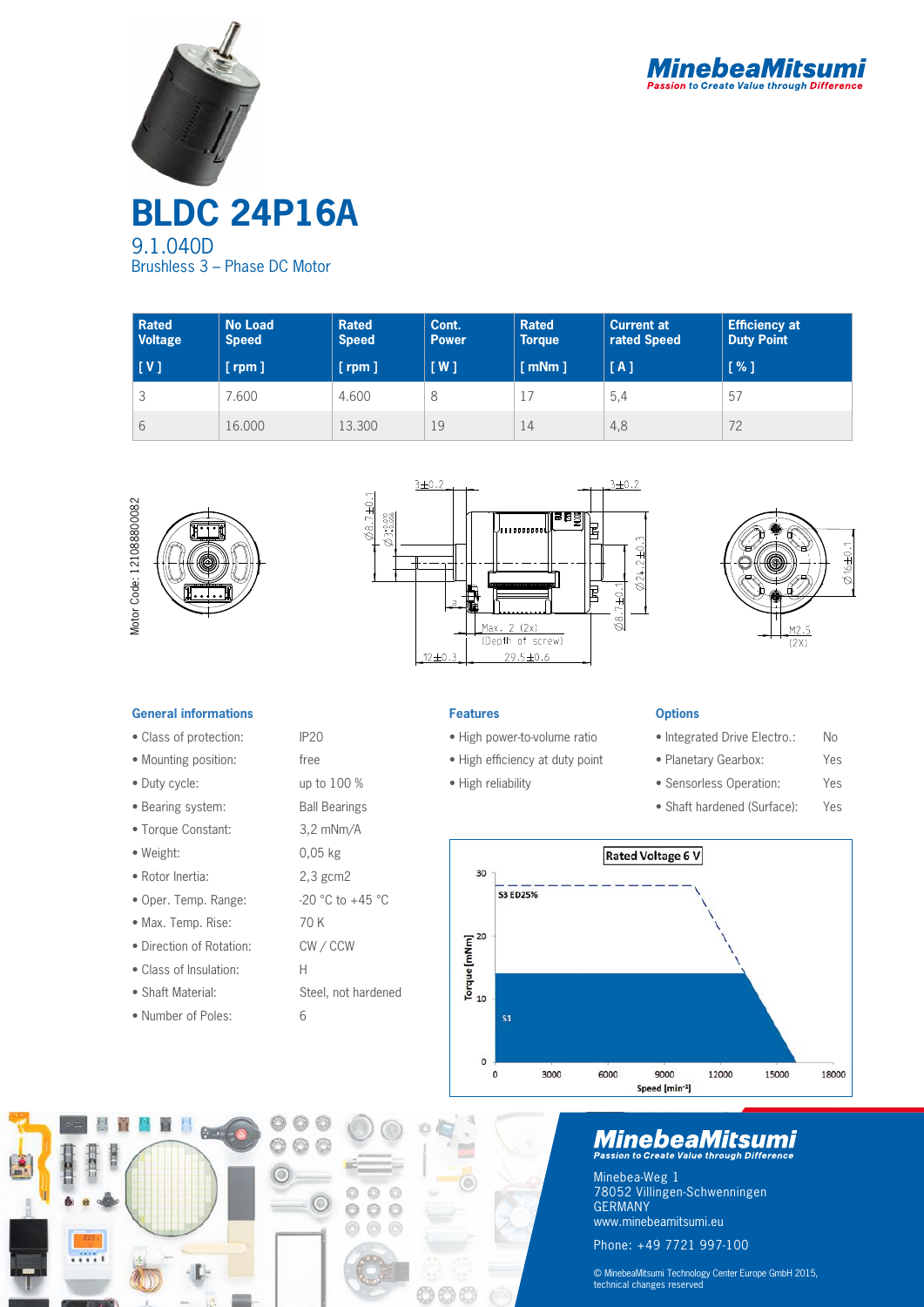



**BLDC 24P16A** 80.1.017D Brushless 3 – Phase DC Motor

| <b>Rated</b><br><b>Voltage</b> | <b>No Load</b><br><b>Speed</b> | <b>Rated</b><br><b>Speed</b> | Cont.<br><b>Power</b> | <b>Rated</b><br><b>Torque</b> | <b>Current at</b><br>rated Speed | <b>Efficiency at</b><br><b>Duty Point</b> |
|--------------------------------|--------------------------------|------------------------------|-----------------------|-------------------------------|----------------------------------|-------------------------------------------|
| [V]                            | [ $rpm$ ]                      | $[$ rpm $]$                  | [W]                   | $\lceil$ mNm $\rceil$         | [A]                              | <b>T%1</b>                                |
| 12                             | 3.900                          | 2.090                        | 4                     | 19                            | 0,7                              | 48                                        |
| 24                             | 7.800                          | 6.040                        | 12                    | 19                            | 0,75                             | 68                                        |







### **General informations**

- Class of protection: IP20
- Mounting position: free
- Duty cycle: up to 100 %
- Bearing system: Ball Bearings
- Torque Constant: 27,3 mNm/A
- Weight: 0,055 kg
- Rotor Inertia: 2,7 gcm2
- Oper. Temp. Range:  $-20$  °C to  $+45$  °C
- Max. Temp. Rise: 70 K
- Direction of Rotation: CW / CCW
- Class of Insulation: H
- Shaft Material: Steel, not hardened
- Number of Poles: 6

- High power-to-volume ratio
- High efficiency at duty point
- High reliability

**Features**

## **Options**

- Integrated Drive Electro.: No
- Planetary Gearbox: Yes
- Sensorless Operation: Yes
- Shaft hardened (Surface): Yes





## **MinebeaMitsumi**

Minebea-Weg 1 78052 Villingen-Schwenningen GERMANY www.minebeamitsumi.eu Phone: +49 7721 997-100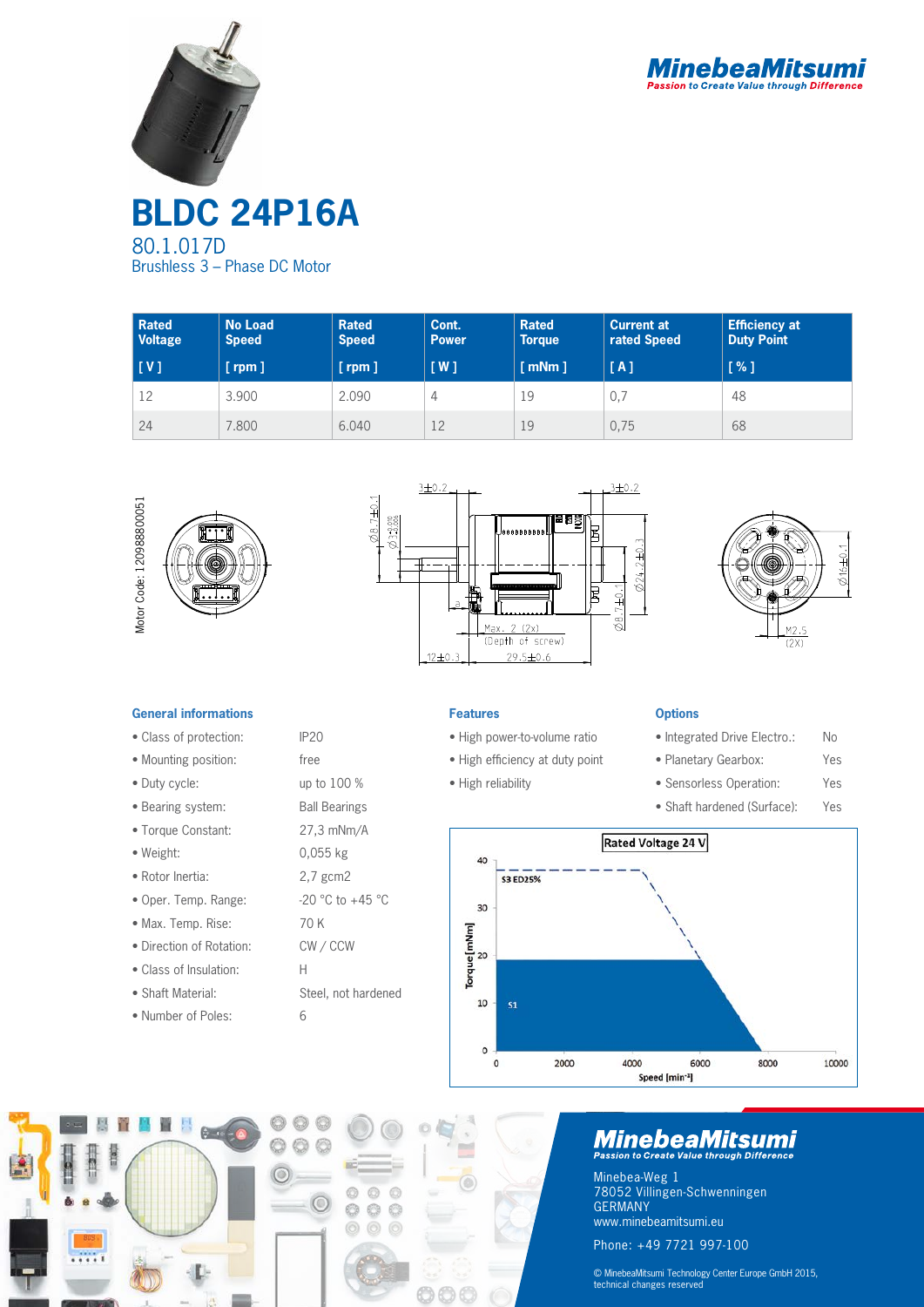



**BLDC 24P24A** 24.1.0315D Brushless 3 – Phase DC Motor

| <b>Rated</b><br><b>Voltage</b> | <b>No Load</b><br><b>Speed</b> | <b>Rated</b><br><b>Speed</b> | Cont.<br><b>Power</b> | <b>Rated</b><br><b>Torque</b> | <b>Current at</b><br>rated Speed | <b>Efficiency at</b><br><b>Duty Point</b> |
|--------------------------------|--------------------------------|------------------------------|-----------------------|-------------------------------|----------------------------------|-------------------------------------------|
| [V]                            | [rpm ]                         | $[$ rpm $]$                  | $\lceil$ W $\rceil$   | $\lceil$ mNm $\rceil$         | [A]                              | [%]                                       |
| 12                             | 8.335                          | .020                         | 19.5                  | 26                            | 1,9                              | 75                                        |







### **General informations**

- Class of protection: IP20
- Mounting position: free
- Duty cycle: up to 100 %
- Bearing system: Ball Bearings
- Torque Constant: 12,9 mNm/A
- 
- Rotor Inertia: 3,9 gcm2
- Oper. Temp. Range:  $-20$  °C to  $+45$  °C
- Max. Temp. Rise: 70 K
- Direction of Rotation: CW / CCW
- Class of Insulation: H
- 
- Number of Poles: 6



- High power-to-volume ratio
- High efficiency at duty point
- High reliability

## **Options**

- Integrated Drive Electro.: No
- Planetary Gearbox: Yes
- Sensorless Operation: Yes
- Shaft hardened (Surface): Yes





## **MinebeaMitsumi**

Minebea-Weg 1 78052 Villingen-Schwenningen GERMANY www.minebeamitsumi.eu

Phone: +49 7721 997-100

© MinebeaMitsumi Technology Center Europe GmbH 2015, technical changes reserved

• Weight: 0,08 kg

- 
- 
- 
- 
- 
- Shaft Material: Steel, not hardened
	-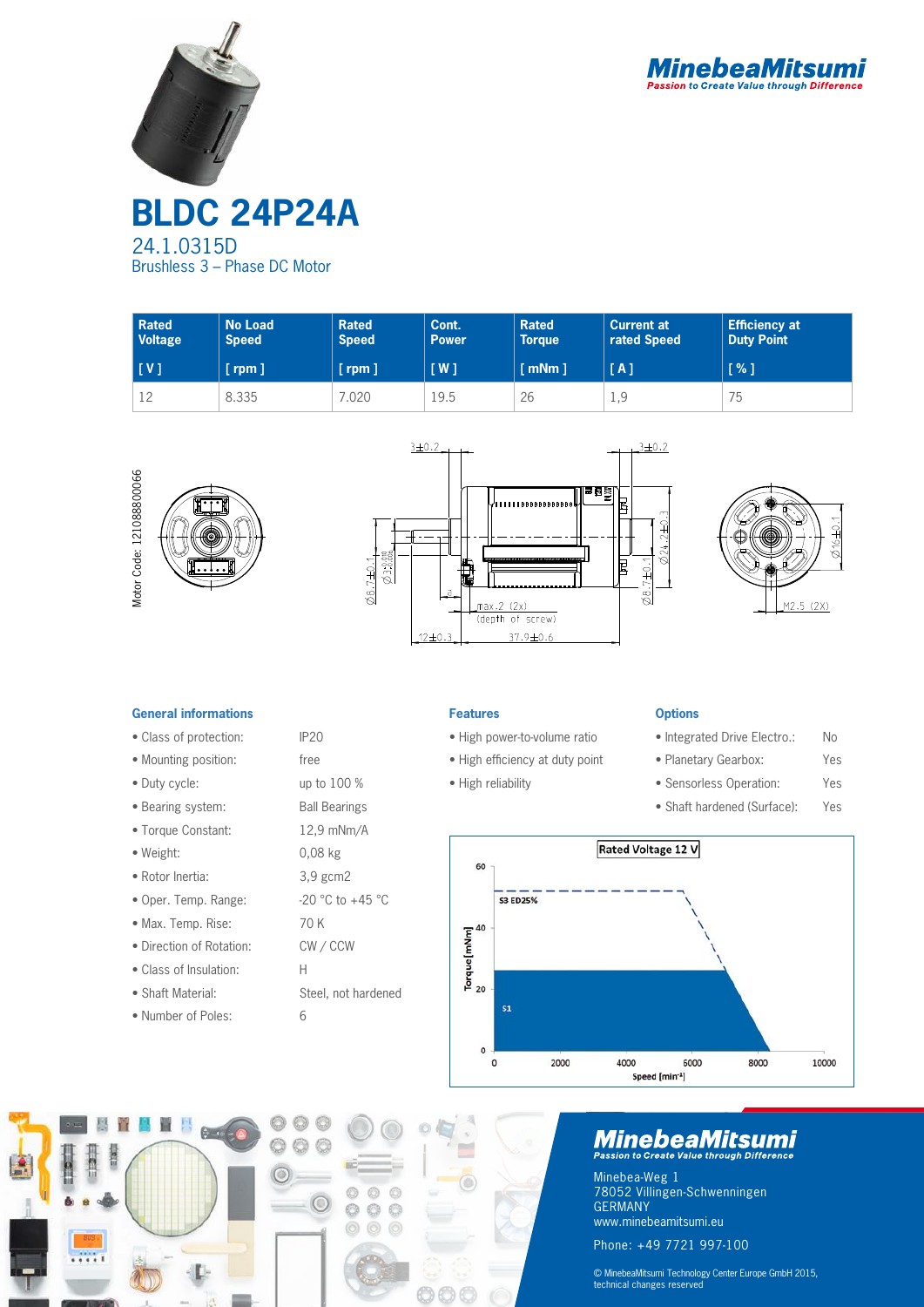



48.1.0224D Brushless 3 – Phase DC Motor

| <b>Rated</b><br><b>Voltage</b> | <b>No Load</b><br><b>Speed</b> | <b>Rated</b><br><b>Speed</b> | Cont.<br><b>Power</b> | <b>Rated</b><br><b>Torque</b> | <b>Current at</b><br>rated Speed | <b>Efficiency at</b><br><b>Duty Point</b>            |
|--------------------------------|--------------------------------|------------------------------|-----------------------|-------------------------------|----------------------------------|------------------------------------------------------|
| [ V ]                          | $[$ rpm $]$                    | $[$ rpm $]$                  | [W]                   | $\lceil$ mNm $\rceil$         | [A]                              | $\left[ \begin{array}{c} \infty \end{array} \right]$ |
| 12                             | 4.190                          | 2.830                        | 8                     | 28                            | 1,0                              | 60                                                   |
| 24                             | 8.430                          | 7.240                        | 20                    | 26                            | 1,0                              | 75                                                   |







#### **General informations**

- Class of protection: IP20
- Mounting position: free
- Duty cycle: up to 100 %
- Bearing system: Ball Bearings
- Torque Constant: 26,6 mNm/A
- Weight: 0,08 kg
- Rotor Inertia: 3,9 gcm2
- Oper. Temp. Range:  $-20$  °C to  $+45$  °C
- Max. Temp. Rise: 70 K
- Direction of Rotation: CW / CCW
- Class of Insulation: H
- 
- Number of Poles: 6

 $6 - 6$ 

- 
- 
- 
- 
- 
- Shaft Material: Steel, not hardened

O

 $\odot$ 6  $^{\circ}$ 

#### **Features**

- High power-to-volume ratio
- High efficiency at duty point
- High reliability
	-

## **Options**

- Integrated Drive Electro.: No
- Planetary Gearbox: Yes
- Sensorless Operation: Yes
- Shaft hardened (Surface): Yes



# **MinebeaMitsumi**

Minebea-Weg 1 78052 Villingen-Schwenningen GERMANY www.minebeamitsumi.eu

Phone: +49 7721 997-100